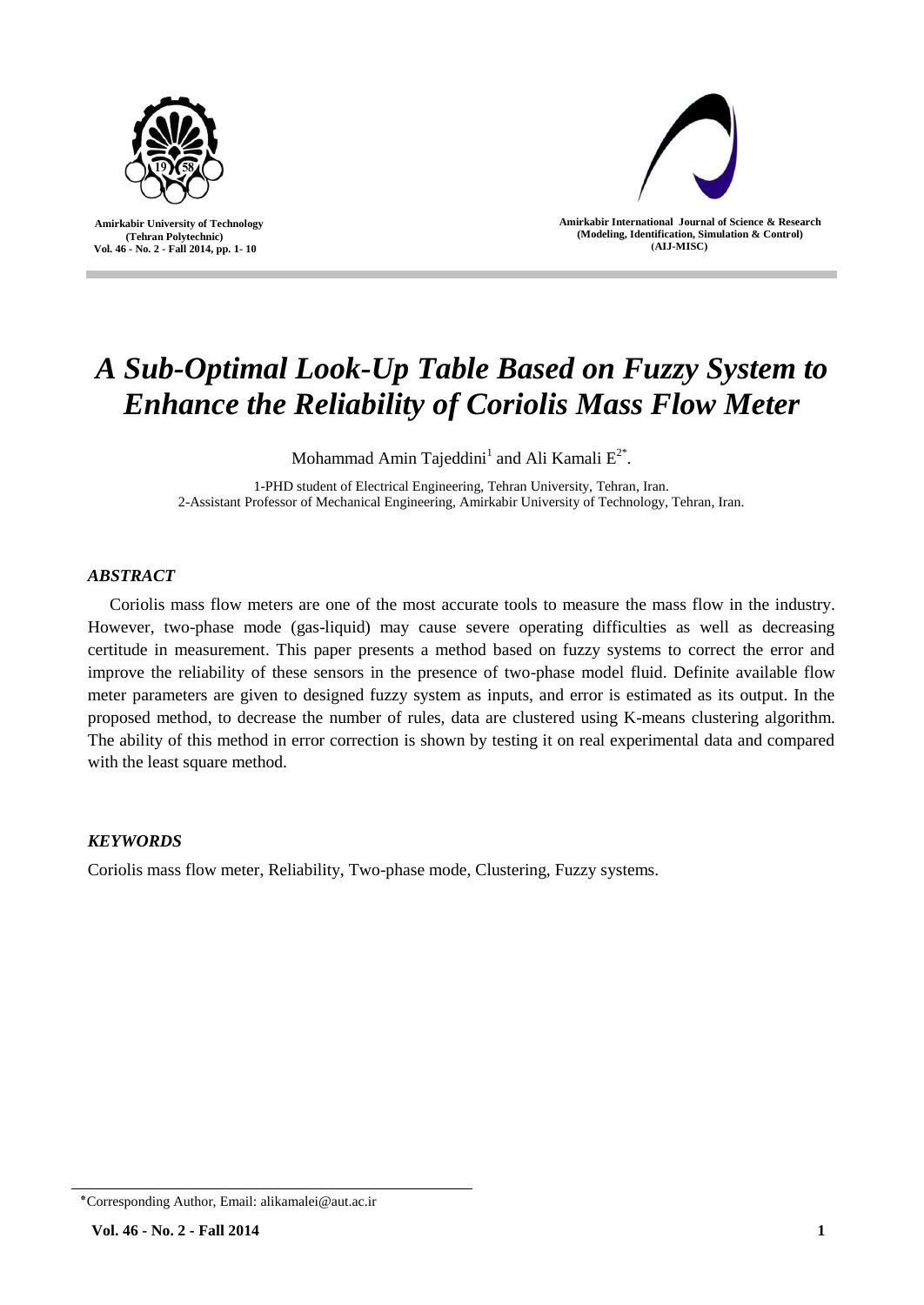## **1. INTRODUCTION**

Coriolis mass flow meters have considerable application in industries. However, the accuracy of these instruments decreases in the presence of two-phase fluid (gas-liquid).

A fluid mixed of liquid and gas is called two-phase fluid. In the presence of two-phase flow, the turbulence generated through the flow meter tubes may lead to mass difference and the resulting measurement error. Consequently, it decreases the corresponding reliability. Because of the noticeable role of such fluids in industrial processes, a lot of methods have been used to achieve more accurate measured values[1, 2]. For example in the noise analyzing method, the mass flow is measured by comparing the received signals from accelerometer in two-phase with the signals of single-phase mode [3]. Another method is flow regime identification methodology with neural networks and two phase flow models [4]. In this method the impedance of two-phase fluid is simulated in bubbly, slug, churn and annular modes then applied to a neural network. The network output shows the system mode and behavior. The Radionuclide method uses radioisotopes to measure the fluid velocity directly [5]. Disadvantage of this method includes limited access to radioisotopes, necessary safety considerations and high technological costs. A Combinational method for measuring fluid volume mixed with oil and water is presented in [6] which uses two different groups of sensors: The first one includes capacitive, inductive and ultrasonic sensors for the water ratio measurement; and the second group includes venture and pressure difference sensors for volume measurement and also two pressure sensors for error compensation of venture sensors. Internal sensor parameters dependency is one of the disadvantages of this method. In the True mass flow meter method, a turbine flow meter with complex mechanical design is used for measuring two-phase fluid flow directly. High pressure drop through pipeline and vulnerability to corrosive fluid are disadvantages of this method. A detail on the operation of these flow-meters can be found in [7].

Due to the oscillation of flow tubes in single-phase fluid, all components of the measuring device accelerate simultaneously. Flow meters' accuracy depends on the simultaneous acceleration of gas bubbles and liquid. However, measurement error occurs because of highvolume of gas and low fluid viscosity. Two aforementioned factors make bubbles unable to accelerate with fluid and they make error [7]. Some of studies conducted on the enhancement of the reliability of Coriolis mass flow meters are reviewed here in this paper.

The efforts to present an accurate model of error in two-phase mode have not been successful, so a lot of experimental works on Coriolis mass flow meters in twophase mode have been limited to the gas fraction between 6% and 9%, and it has been assumed that the flow meters do not work properly at higher gas fractions [8]. In [7], a Feed Forward Neural Network has been used to correct the error of these sensors. In [9], a neuro-fuzzy model is used to correct the error in the presence of two-phase fluid. Complex architecture of the Neural Network is one of the main flaws of these methods.

The effective mass model is exploited by some other researchers [10]. In this model, the behavior of two-phase fluid at small void fraction is explained on the basis of the effective mass of a bubble in a liquid. If two factors (liquid and bubble) are affected by acceleration, the bubble's movement in fluid will decrease the stability of the system. It is worth noting that the real response of flow meters is really different from this model [10].

The research entitled sensor validation, in which Coriolis mass flow meters are one of the evaluation tools, has been done to evaluate the original limitation, error models in measuring device and their effects on measurement. Sensor validation by using fault detection and digital technology leads to some optimization in design [11]. Another method in error correction that was expressed in reference [12] corrects the error of Coriolis mass flow meters in two-phase mode by creating an identification system in order to alarm when two-phase condition happens. In this situation, increasing the pressure of the system to dissolve gas bubble can reduce the error. Applying this method is also limited as noted in [13].

In [14], a fuzzy method based on data clustering has been proposed to enhance the reliability of the measuring device, but no optimization method has been used to create the fuzzy rules. Furthermore, no comparison between actual data and the output of the proposed approach has been done [15].

In the current study, a software-based error correction method is proposed to improve the reliability of Coriolis mass flow meters as an accurate measuring tool in twophase fluid. In the proposed method, after clustering data, in order to create the rule base, the forward selection method is utilized to select the membership function. Hence, a sub-optimum structure, which is based on the center of the each cluster, is developed. Definite available flow meter parameters are considered as the given inputs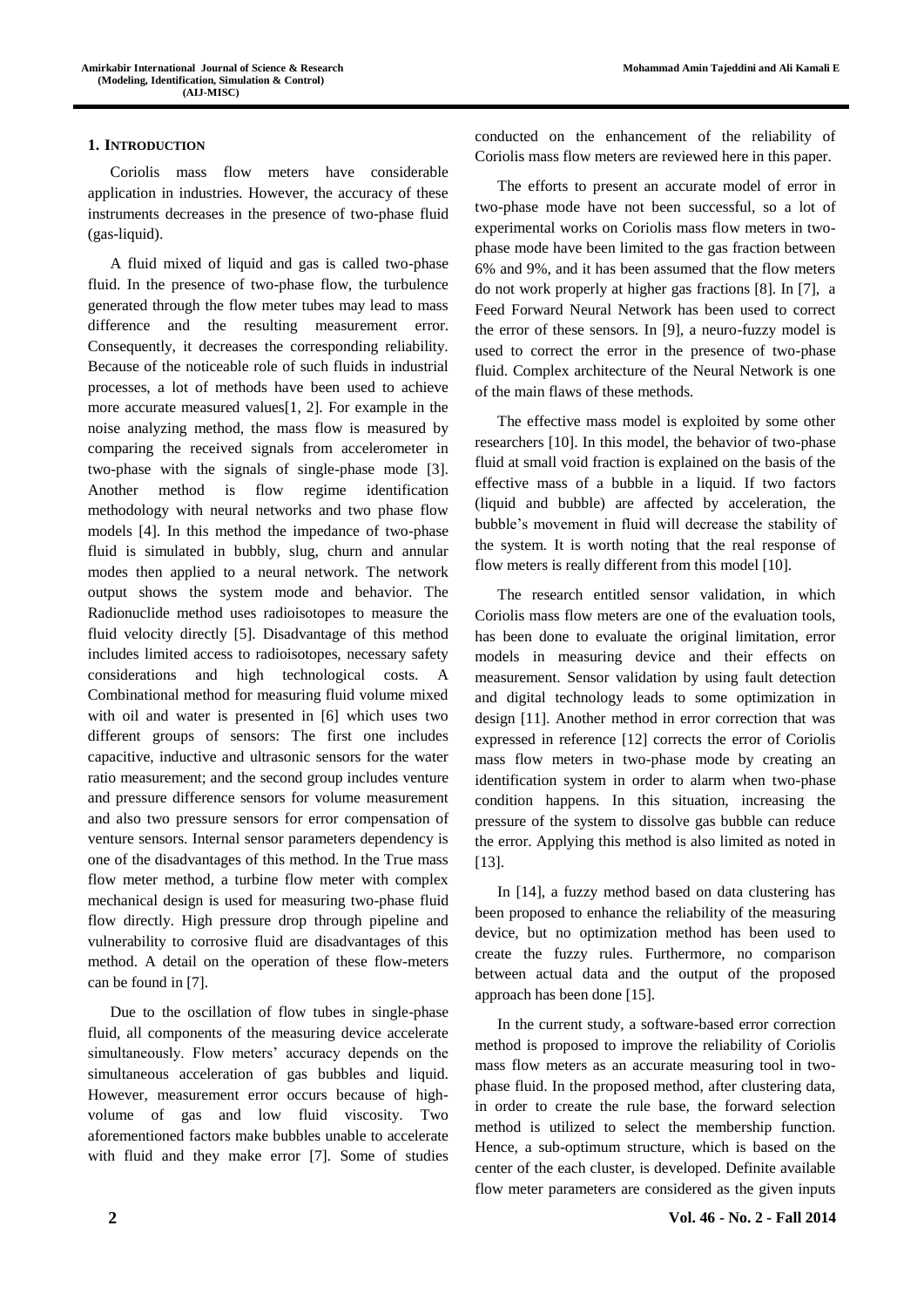to design the Fuzzy system and the corresponding error of the flow meter is estimated as an output. Low cost, fast response, and simplicity are considered as advantages of this software method in comparison to the other mentioned methods.

 The rest of the paper is organized as follows: In section 2, a designed fuzzy system is expressed clearly, the experimental results are gathered in section 3, and the paper is concluded in section 4.

### **2. FUZZY SYSTEM NASED ON INPUT-OUTPUT DATA**

human knowledge about a particular engineering problem may be classified into two categories: conscious knowledge and subconscious knowledge. By conscious knowledge we mean the knowledge that can be explicitly expressed in words, and by subconscious knowledge we refer to the situations where the human experts know what to do but cannot express exactly in words how to do it. For example, the experienced truck drivers know how to drive the truck in very difficult situations (they have subconscious knowledge), but it is difficult for them to express their actions in precise words. Even if they can express the actions in words, the description is usually incomplete and insufficient for accomplishing the task. For conscious knowledge, we can simply ask the human experts to express it in terms of fuzzy IF-THEN rules and put them into fuzzy systems. For subconscious knowledge, what we can do is to ask the human experts to demonstrate, that is, to show what they do in some typical situations. When the expert is demonstrating, we view him/her as a black box and measure the inputs and the outputs; that is, we can collect a set of input-output data pairs. In this way, the subconscious knowledge is transformed into a set of input-output pairs; see Fig. 1. Therefore, a problem of fundamental importance is to construct fuzzy systems from input-output pairs.

## **3. DESIGNED FUZZY SYSTEM FOR ERROR CORRECTION IN CORIOLIS MASS FLOW METES**

In Coriolis mass flow meters , in order to oscillate the parallel tubes with 180° phase difference, one driving coils are usually used. A vertical force called Coriolis force is exerted to both tubes while the fluid is passing through the simultaneous-oscillating tubes. Coriolis force, acting oppositely in inlet and outlet of tubes causes partial shape conversion in tubes. This diversion is measured by magnetic sensors placed in inlet and outlet of tubes. The measured phase difference is related to mass flow rate in tubes. Resonant frequency is also related to the fluid

density, so this parameter is used to measure the fluid density [16].

Coriolis mass flow meters, which operate with the accuracy of 0.1% in single-phase mode [8], consist of four main parts: parallel tubes, coil driver, magnetic sensors and indicator that are shown in Fig. 2.



**Fig. 1. Converting expert knowledge into fuzzy system**

Fuzzy systems, based on if-then rules, can easily convert the linguistic variables to the mathematical formulas [17]. The ability of these systems in modeling and prediction, make them suitable for error correction



**Fig. 2. Coriolis mass flow meter's components.**

and increase the reliability of Coriolis mass flow meters. In this paper, the Mamdani-type system, the most applicable Fuzzy system, is used in order to resolve incorrect online Coriolis mass flow meter measurement in two-phase mode. The architecture of the proposed method to enhance the reliability is shown in Fig. 3.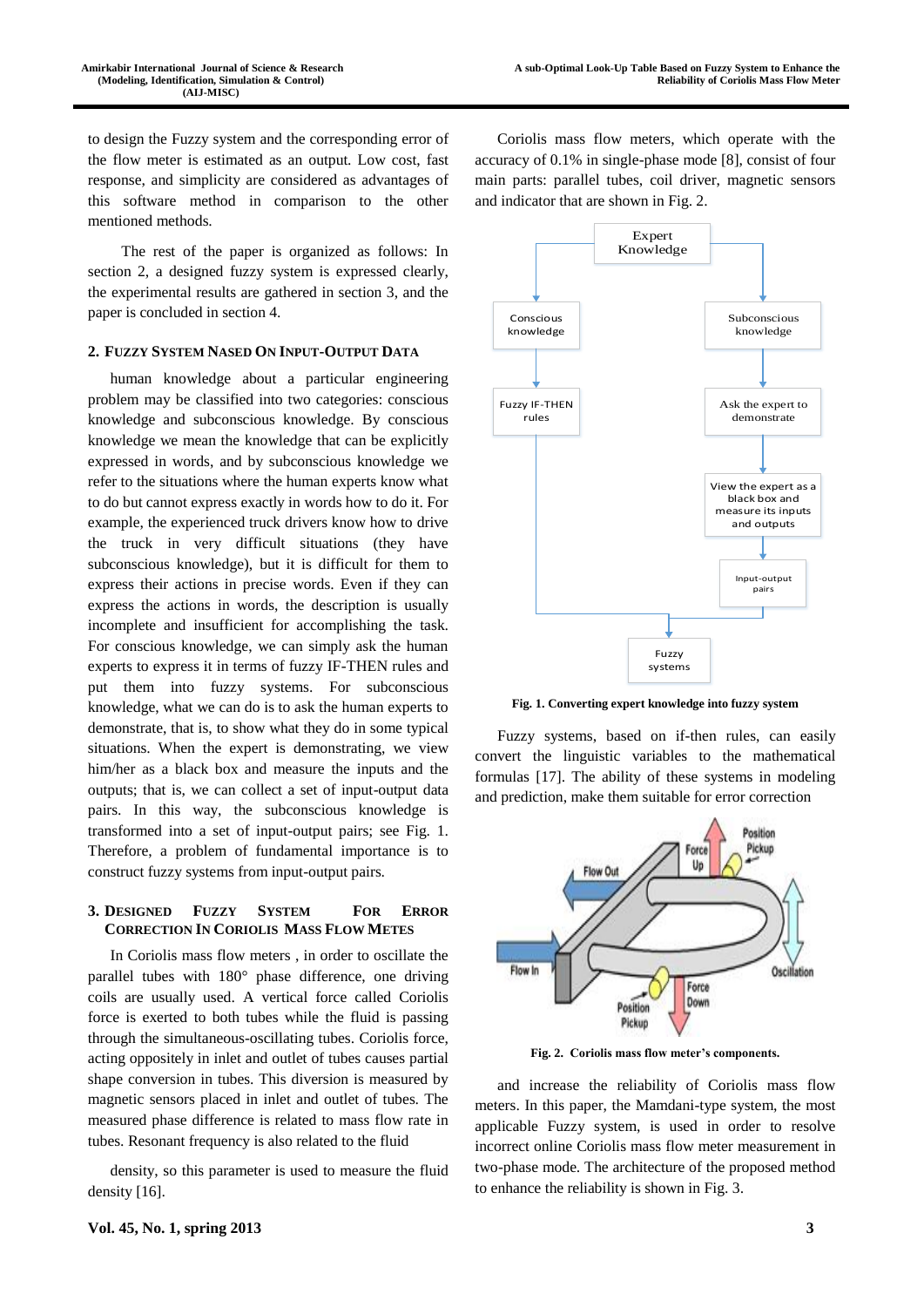Following this section, the main parts of the proposed fuzzy system include; input and output, fuzzifier and defuzifier, and rule base are expressed, respectively.

#### **A. Inputs And Output Of The Fuzzy System**

It is assumed that the process is performed at the constant temperature. Three accessible parameters of Coriolis mass flow meter are defined as inputs of the Fuzzy system. Brief explanations of these inputs are expressed as follows.

- Damping
- In Coriolis flow meters, oscillations of tubes are maintained by using a positive feedback. As a result of the feedback, the current supplied to the driver is provided by multiplying a drive gain by sensor signal. Sensor signal indicates phase and frequency of flow tube oscillation. Damping parameter can be defined as (1).

$$
D_a = \frac{I_b}{V_A} \tag{1}
$$

- where  $D_a$  the damping is factor;  $I_b$  is the current supplied to the driver, and  $V_A$  is the sensor signal.
- Drop in density
- Void fraction is widely used as a metric of twophase flow meters. However, in practice and out of the laboratory, it is rarely possible to achieve void fraction. Since void fraction is directly related to the fluid density, changes in density can be used instead of it. Therefore, drop in density as input to the system is a proportional and nonlinear indicator of void fraction.
- Apparent mass flow rate  $\left(\frac{kg}{s}\right)$
- The true mass flow rate, in case of two-phase flow, is not available, but the observed (faulty) flow rate can be considered as input parameter to this Fuzzy system. The Fuzzy system output is the error of Coriolis mass flow meter

Resonant frequency can have effect on the fluid density in Coriolis mass flow meters. On the other hand, this frequency depends on flow tube size via density calibration coefficients and on temperature via deviation from the calibration temperature. The density in Coriolis mass flow meters can be defined as (2).

$$
\rho = \frac{DC_1\Delta T + DC_2}{f^2} + DC_3 + DC_4\Delta T
$$
\n(2)

where is the density; are the density calibration coefficients; is the resonant frequency and is the deviation from the calibration temperature.

## **A. Fuzzifier And Defuzzifier**

Singleton fuzzifier is selected for the system and its membership function is defined as:

$$
\mu_A(x) = \begin{cases} 1 & x = x^* \\ 0 & otherwise \end{cases}
$$
 (3)

Where  $x^*$  is the crisp input.

Center average defuzifier is defined as:

$$
Y^* = \frac{\sum w^l y^l}{\sum w^l} \qquad l = 1, 2, ..., m \qquad (4)
$$

is placed on the output where  $y<sup>i</sup>$  is the center of each output membership function and  $w^l$  is its weight.

There are two main approaches to design a Fuzzy system [18]. The first approach is considering certain Fuzzy structures for fuzzifier, defuzifier, and membership functions with variable parameters which are determined by applying input-output data to the system. Another approach is writing rules according to the input-output data and then determining the structure of Fuzzy system.

In this paper, the second approach is used to design the Fuzzy system. By considering singleton fuzzifier, center average defuzifier and the product implication function, the short form of the Fuzzy system can be written as [19]:

$$
f(x) = \frac{\sum_{i=1}^{M} \overline{y}^r \prod_{i=1}^{n} \mu_{A^i}^r(x_i)}{\sum_{i=1}^{M} \prod_{i=1}^{n} \mu_{A^i}^r(x_i)}
$$
(5)

where *r* is the number of rules  $(r = 1, 2, ..., M)$ ,  $\overline{y}^r$  is the center of output membership function provided by intersection between Fuzzy sets and  $\mu'_{A}(x_i)$  is the defined membership function of  $x_i$  in the r<sup>th</sup> rule.

For each pair of input-output data, a rule must be defined. Therefore, the more input-output data pairs, the more rules must be written in the Fuzzy rule base. The Huge number of rules may make the designed system impractical. To overcome this problem, different clustering methods can be used to put the data in clusters with one rule for each one [20], [21]. Clustering will be explained briefly in the following section.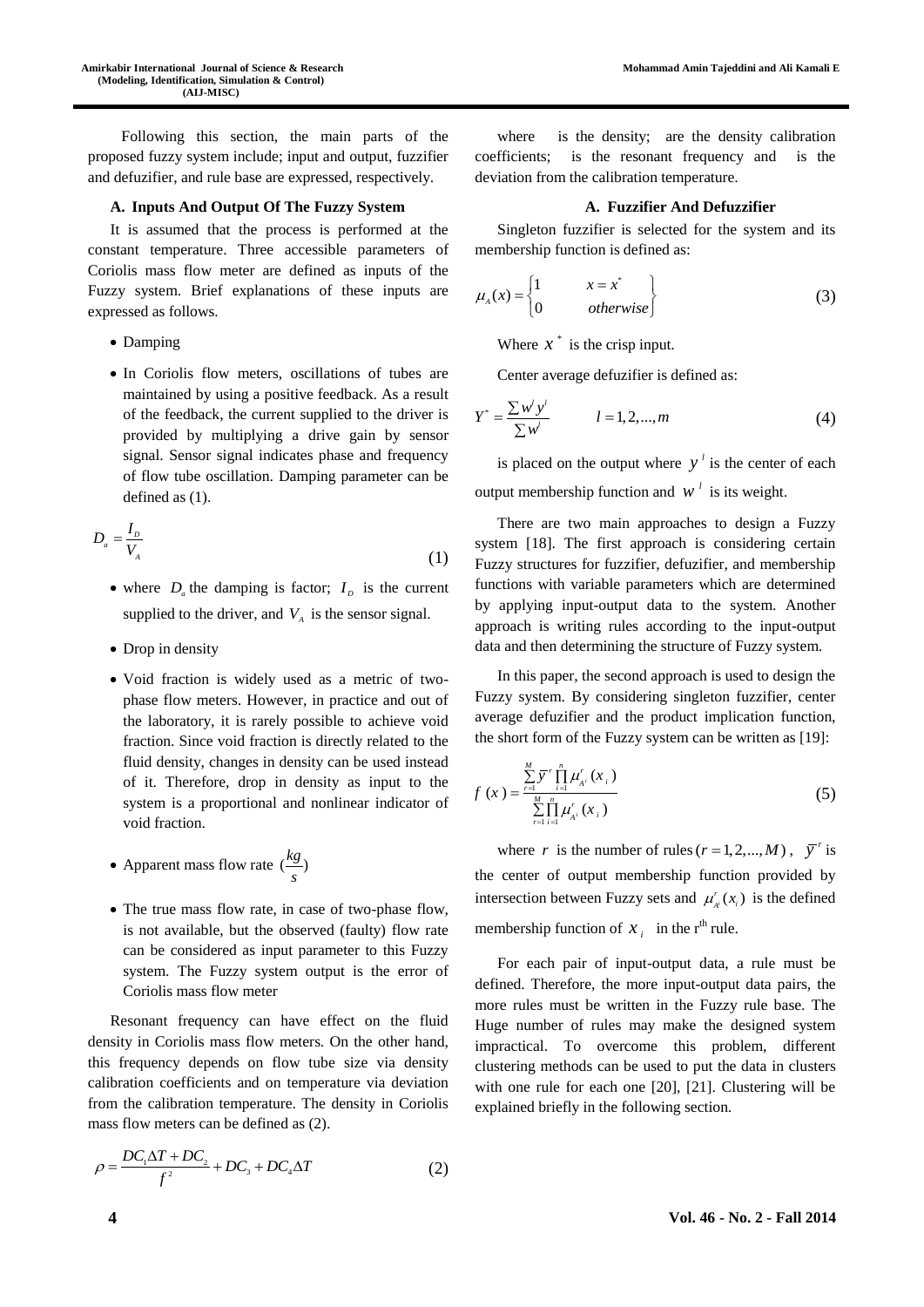

**Fig. 3. Designed Fuzzy System.**

#### **B. Clustering And Designing The Rule Base**

In this chapter, we view the number of rules in the fuzzy system as a design parameter and determine it based on the input-output pairs. The basic idea is to group the input-output pairs into clusters and use one rule for one cluster; that is, the number of rules equals the number of clusters. We first construct a fuzzy system that is optimal in the sense that it can match all the input output pairs to arbitrary accuracy; this optimal fuzzy system is useful if the number of input-output pairs is small.

Clustering is used as a partitioning tool for inputoutput data sets in order to make clusters of members with the similar features. K-means clustering method is selected among various clustering methods in this paper [22],[23]. The convergence of k-means clustering method depends on initial values for cluster centers. In this paper, initial cluster centers have been determined by subtractive algorithm in order to solve this problem.

In subtractive clustering algorithm we first separate the training data into groups according to their respective class labels; subtractive clustering is then applied to each group of data individually to extract the rules for identifying each class of data. The subtractive clustering method works as follows [24-26].

Consider a group of n data points  $\{x_1, x_2, x_3, ... x_n\}$ for a specific class, where  $x_i$  is a vector in the feature space. Without loss of generality, we assume that the feature space is normalized so that all data are bounded by a unit hypercube. We consider each data point as a

potential cluster center and define a measure of the potential of data point  $x_i$  to serve as a cluster center.

Thus, the measure of the potential of a data point is a function of its distances to all other data points. **A** data point with many neighboring data points will have a high

potential value. The constant ru is effectively a normalized radius defining a neighborhood; data points outside this radius have little influence on the potential. After the potential of every data point has been computed, we select the data point with the highest potential as the first cluster center.

In clustering algorithm, accessible data points, normalized in a hypercube, are nominated to be cluster centers. First, the cost function is defined as Eq. (6) [27, 28].

$$
D_i = \sum_{j=1}^n \exp(-\frac{\left\|x_i - x_j\right\|^2}{(\frac{r_a}{2})^2})
$$
\n(6)

where positive constant  $r_a$  shows the neighborhood zone;  $x_i$  is an input data and  $x_j$  is a nominated cluster center.

Putting different input data in (6), data with maximum value of  $D_i$  (equal to  $D_i^*$ ) is selected as the first cluster center.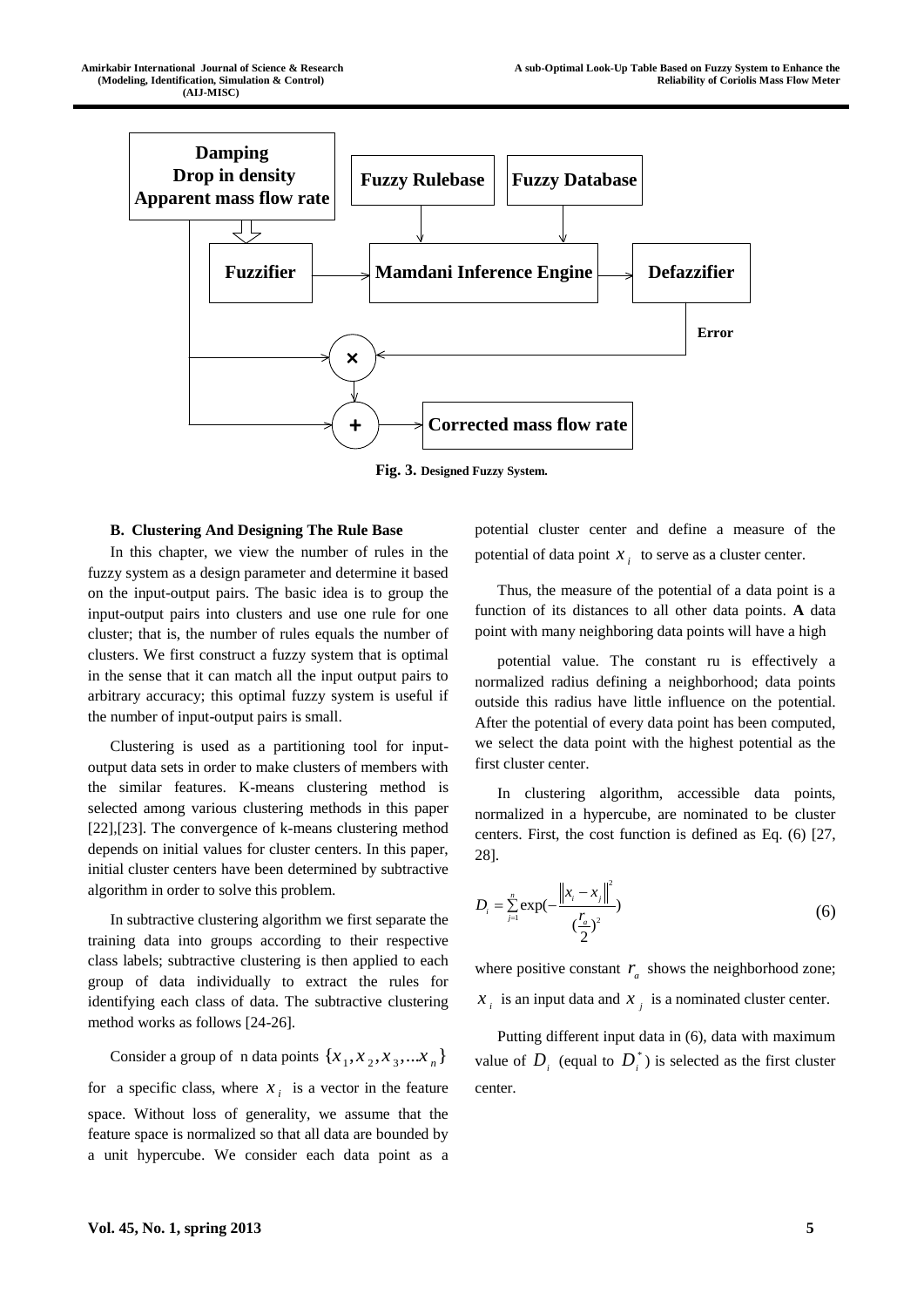$$
D_i^* = \sum_{j=1}^n \exp(-\frac{\left\|x_i^* - x_j\right\|^2}{(\frac{r_a}{2})^2}) \ge
$$
  

$$
\sum_{j=1}^n \exp(-\frac{\left\|x_i - x_j\right\|^2}{(\frac{r_a}{2})^2}) \quad i = 1, 2, ..., n
$$
 (7)

 $D_i^*$  is the maximum value of cost function and  $x_i^*$  $x_i^*$  is the input data with the maximum value of cost function. The cluster radius  $r_a$  is set about 0.5. The cost function is updated according to the following equation using \*  $x_{c1} = x_i^*$  and  $D_{c1} = D_i^*$  for the rest of the algorithm:

$$
D_{i_{new}} = D_i - D_{c1} \exp(-\frac{\left\|x_i - x_{c1}\right\|^2}{(\frac{r_b}{2})^2})
$$
\n(8)

 $r<sub>b</sub>$  is usually greater than  $r<sub>a</sub>$ , in order to prevent adjacent centers to be selected in the algorithm (usually  $r_{h} = 1.5 r_{a}$ .

The same as first iteration, the algorithm continues with a new cost function to find other cluster centers. After data clustering, using k-means algorithm with initial centers provided by subtractive algorithm, the rules must be written for each cluster. Look-up table method is used to prepare the rules in this paper. In Look-up table, N input-output data pairs exist like:

$$
(x_0^p, y_0^p) \t p = 1, 2, ..., N;
$$
  
\n
$$
y_0^p \in V = [\alpha_y, \beta_y] \subset R
$$
  
\n
$$
x_0^p \in U = [\alpha_1, \beta_1]^* [\alpha_2, \beta_2]^* ...^* [\alpha_n, \beta_n] \subset R^n
$$

 $N_i$  Fuzzy sets  $A_i^j$  ( $j = 1, 2, \dots, N_i$ ) are defined determinately in each  $[\alpha_i, \beta_i]$ , completeness of Fuzzy sets must be guaranteed.

$$
\forall x_i \in [\alpha_i, \beta_i] \ni A_i^j; \mu_{A_i}^j (x_i \neq 0)
$$

Membership values in  $x_{oi}^p$  (*i* = 1, 2, ..., *n*) and  $y_o^p$ *o y* must be determined for each input-output pair  $(x_0^p, y_0^p)$  with regard to antecedent Fuzzy sets  $A_i^j$  ( $j = 1, 2, ..., N_i$ ) and consequent Fuzzy sets  $B^l$  ( $l = 1, 2, ..., N_y$ ). To construct the rule base, each rule is written based on the center of the clusters. A forward selection method is used to select the membership function [29]. Among  $N_i$  membership functions defined for  $x_i$  ( $i = 1, 2,...$ ), a membership function is selected for the first cluster center and the performance is evaluated by optimizing the associated

parameters. Then, the membership function that minimizes the error is selected. For the second cluster, the center of the membership function between  $(N_i - 1)$ , which minimizes the error, is selected. This procedure can be performed until all the clusters assigned to the corresponding membership function [30].

Therefore, a rule attributed to  $(x_0^p, y_0^p)$  is provided:

If 
$$
x_1
$$
 is  $A_1^{j*}$  and  $x_2$  is  $A_2^{j*}$  and so on till  $x_n$  is

 $A_n^{j*}$ , then y is  $B^{l*}$ . If contradictory rules (rules with the same 'if' part and different 'then' part) appear in rule base, a strength degree is assigned to each rule according to Eq. (12); then the rule with the maximum degree is chosen.

$$
D_{nle} = \prod_{i=1}^{n} \mu_{A_i}^{j^*}(\mathbf{x}_{0i}^p) \mu_B^{j^*}(\mathbf{y}_0^p)
$$
 (9)

Rule base is arranged based on three kinds of rules: consistent rules (without contradiction with other rules), rules with maximum degree among contradictory rules and linguistic rules based on conscious or expert science [\[31\]](file:///C:/Users/MohammadAli/Desktop/New%20folder/4710_last.doc%23_ENREF_31). The proposed Fuzzy system has been designed to estimate the error in Coriolis flow meters in the presence of two-phase liquid after receiving available flow meter parameters. The error is used to correct the measured flow as Eq. (10);

$$
f_c = f_i + \left(\frac{f_i \cdot error}{100}\right) \tag{10}
$$

 $f_c$ : Corrected mass flow rate;

 $f_i$ : Apparent mass flow rate;

The ability of mentioned method is evaluated on experimental data in the next section

## **4. EVALUATION EXPERIMENTAL DATA BY DESIGNED FUZZY SYSTEM**

Input data and corresponding error must be provided in order to design Fuzzy system and evaluate the forenamed method. The data for this section are adopted from [\[7\]](file:///C:/Users/MohammadAli/Desktop/New%20folder/4710_last.doc%23_ENREF_7). In order to record the values of Coriolis error, a flow loop includes a master meter, self-validating Coriolis meter, and a diverter to transfer flow to a weigh scale are designed. Then liquid is flowed through a closed path tube by a pump. The tube includes measuring tools and specific parts for air injection and making two-phase mode. Load cell is used for detection and comparison criteria to determine the error. This experiment is repeated for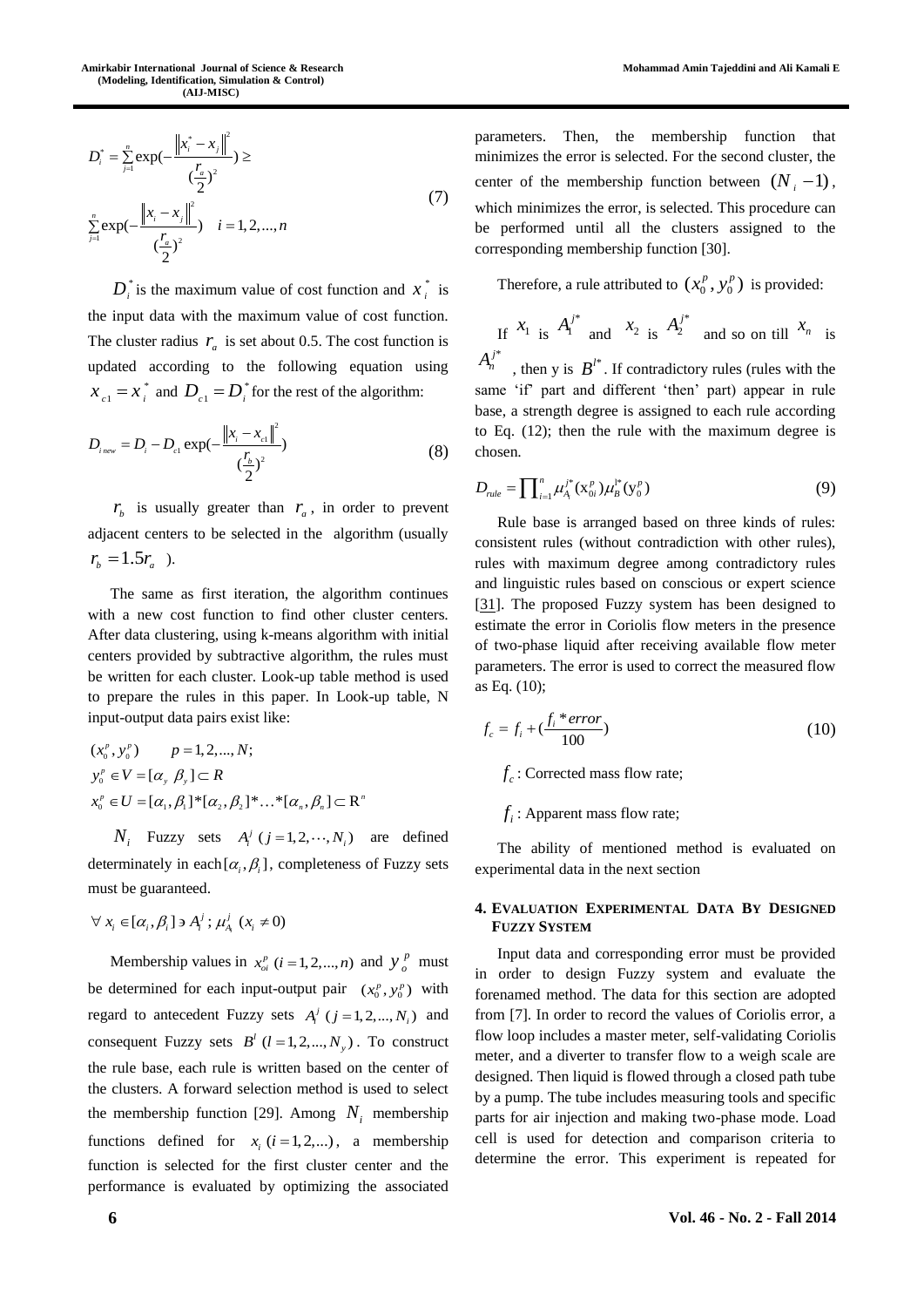different values of input vector and error is recorded each time.

Three inputs considered for Fuzzy system, are damping, drop in density and apparent mass flow rate.

$$
x_{input} = \begin{bmatrix} damping \\ drop in density \\ Measured mass flow \end{bmatrix}
$$

The experimental data used as input of the Fuzzy system are shown in Fig. 4.



**Fig. 4. Experimental Data.**

In this paper, the number of Gaussian membership functions is chosen by trial and error, and finally 21 complete and even Gaussian membership functions are defined for each input dimension and also output (error) as shown in Fig. 5.

Normalized input-output data pairs in the range of [0,1] and initial cluster centers, obtained from subtractive algorithm, are exerted to K-means algorithm to provide 14 cluster centers that K is obtained by trial and error. Cluster centers are used as input-output data pairs

 $(x_0^p, y_0^p)$ ,  $p = 1, 2, ..., 14$  to write rules in look-up table that shown in Table 1. For instance, for the first cluster center, the membership function that has the minimum error is selected. By considering this rule, second rule is written based on the membership function that has minimum error for the second cluster center. This trend is repeated for other centers. So the created fuzzy rule base is sub-optimal.

Training data, required for the design of Fuzzy system, are different values of Coriolis error corresponding to different values of input vector. The input-output data pairs are provided to train the Fuzzy system.

The designed system is expected to estimate the error of Coriolis flow meter and to show the accurate mass flow as its result. Fig.6 compares the results of the proposed method with Least Square Method (LS) as a simple straightforward for the train data [\[30\]](file:///C:/Users/MohammadAli/Desktop/New%20folder/4710_last.doc%23_ENREF_30).

In LS method, we assume that error has the linear relation with inputs that can be defined as Eq. (11).

$$
e = \begin{bmatrix} \theta_1 & \theta_2 & \theta_3 \end{bmatrix} x_{input} + \theta_0 \tag{11}
$$

By calculating  $\theta$ <sub>i</sub>, we obtain:

$$
\theta = [-2.979 \quad 1.448 \quad -2.256 \quad -0.470]^{7}
$$

Fig. 7 depicted the outputs of fuzzy and LS method for the test data. It is obvious that the LS method has not an acceptable result for the test data. This can be explained by noting to the fact that the parameters of the LS method are highly dependent on the trained data.

Table 2 verified the ability of the proposed method in enhancement of the reliability by comparing the designed Fuzzy system and LS method in the Mean Square Error (MSE) index.



**Fig. 5. Membership functions for inputs and output.**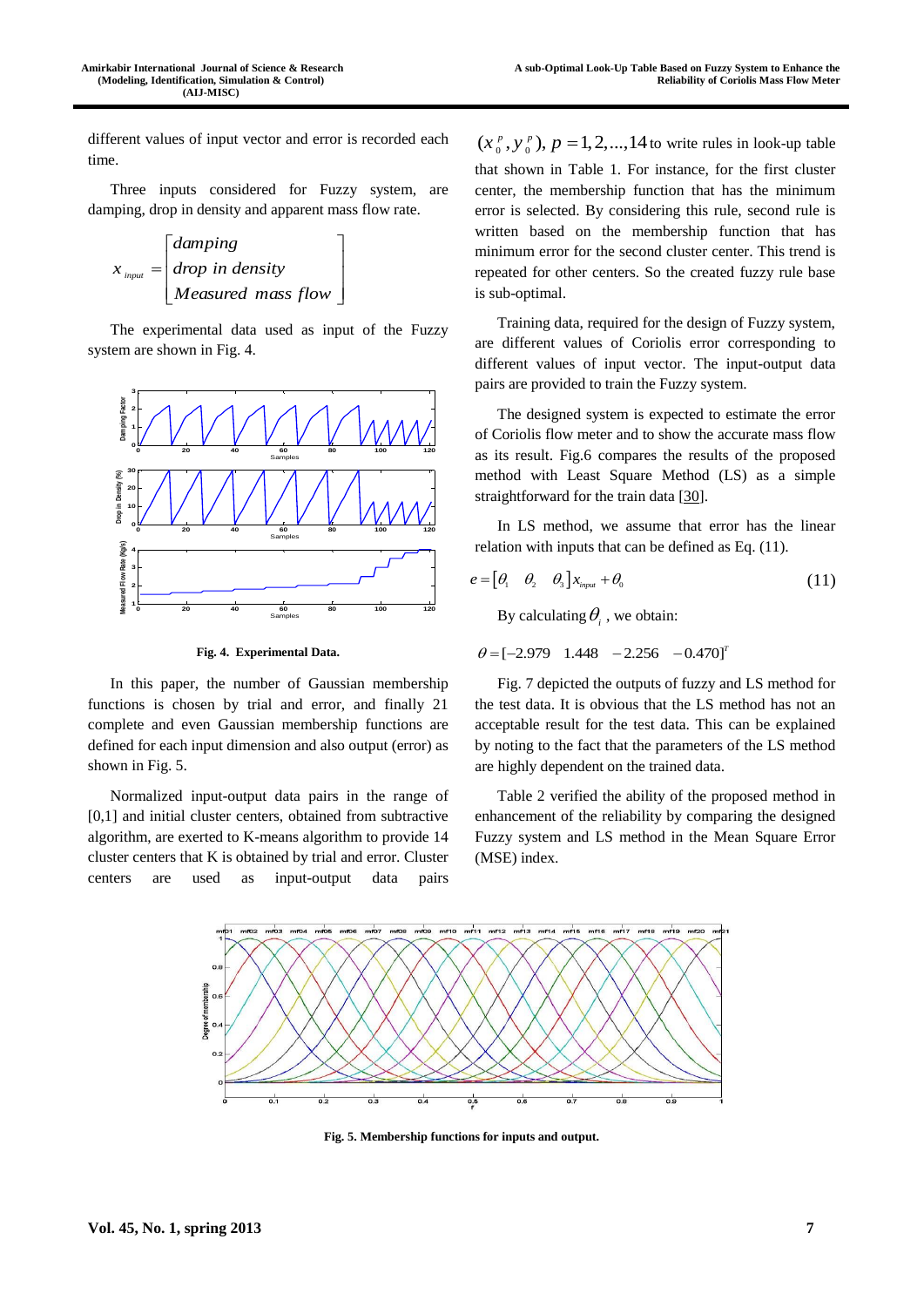## **TABLE 1.** RULE BASE

| N.                          | <b>Number of Membership Function</b> |                        |           |              |
|-----------------------------|--------------------------------------|------------------------|-----------|--------------|
| Rule                        | <b>Damping</b><br>factor             | Drop in<br>density (%) | Flow rate | <b>Error</b> |
| $\boldsymbol{l}$            | 04                                   | 01                     | 01        | 18           |
| $\overline{2}$              | 04                                   | 06                     | 03        | 15           |
| $\mathfrak{z}$              | 03                                   | 20                     | 18        | 02           |
| $\overline{\boldsymbol{4}}$ | 01                                   | 15                     | 12        | 04           |
| 5                           | 03                                   | 10                     | 06        | 10           |
| 6                           | 03                                   | 15                     | 15        | 01           |
| $\overline{7}$              | 10                                   | 02                     | 01        | 18           |
| 8                           | 03                                   | 15                     | 15        | 05           |
| 9                           | 03                                   | 14                     | 12        | 06           |
| 10                          | 03                                   | 14                     | 11        | 10           |
| 11                          | 10                                   | 10                     | 05        | 15           |
| 12                          | 17                                   | 10                     | 05        | 15           |
| 13                          | 17                                   | 03                     | 05        | 15           |
| 14                          | 01                                   | 10                     | 05        | 09           |
|                             |                                      |                        |           |              |

#### **TABLE 2.** COMPARISION OF MSE FOR METHODS

![](_page_7_Figure_4.jpeg)

**Fig. 6. Flow Rate for the train data.**

![](_page_7_Figure_7.jpeg)

**Fig. 7. Flow Rate for the test data.**

Fig. 8 shows the estimation error for both methods. It is obvious that the proposed fuzzy system decreases the error to 5% and improves the reliability of these sensors. Compared to the Fuzzy method, the LS approach only decreases the output error of the mass flow meter to 7.5%. A similar trend for the estimated error of the mass flow meter on the test data can be viewed in the Fig. 9, which confirms again the preceding conclusion about the effectiveness of the proposed Fuzzy method against conventional LS approach in error correction of Coriolis mass flow meters.

![](_page_7_Figure_10.jpeg)

**Fig. 8. Estimation Error for train data.**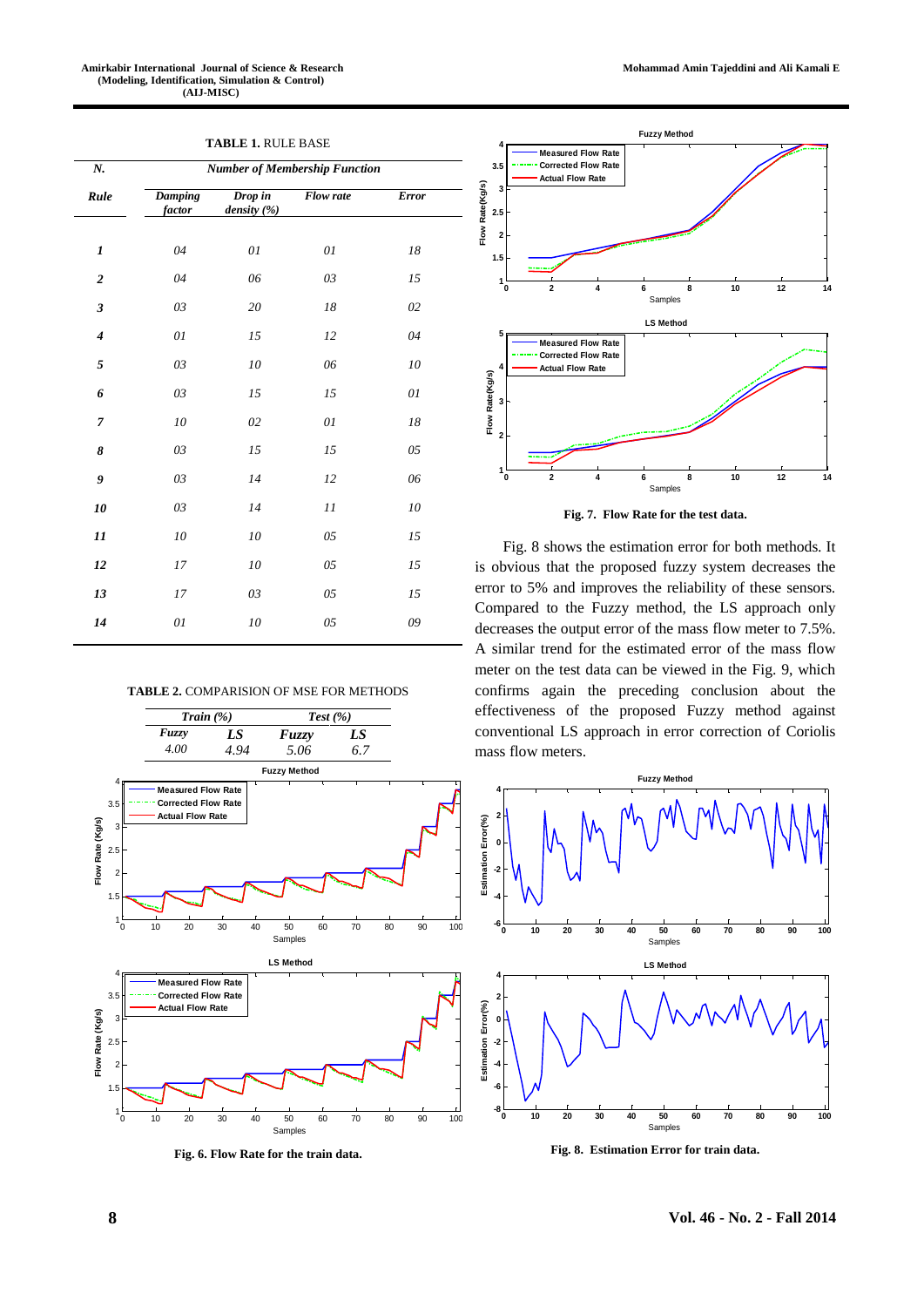![](_page_8_Figure_1.jpeg)

**Fig. 9. Estimation Error for test data.**

#### **5. CONCLUSION**

Coriolis mass flow meters are widely used in industry because of their high accuracy and benefits. Instead of using expensive hardware devices, it is more advantageous to use low cost software-based methods to enhance the reliability in presence of two-phase fluid. The proposed Fuzzy method not only decreases the error of Coriolis mass flow meter to negligible extent, but also its cost is very low. The ability of the proposed method to improve the reliability of flow measurement is obvious in analogy with other software methods. Here, we have demonstrated the effectiveness of the illustrated method against the conventional LS approach. The results show that the proposed method has a lower error compared to the common LS method.

#### **REFERENCES**

- [1] R. C. Baker, "Coriolis flowmeters: industrial practice and published information," *Flow Measurement and Instrumentation,* vol. 5, pp. 229- 246, 1994.
- [2] G. Oddie and J. R. A. Pearson, "Flow-rate measurement in two-phase flow," *Annu. Rev. Fluid Mech.,* vol. 36, pp. 149-172, 2004.
- [3] R. P. Evans, J. G. Keller, A. Stephens, and J. Blotter, "Two-phase mass flow measurement using noise analysis," Idaho National Laboratory (INL)1999.
- [4] Y. Mi, M. Ishii, and L. Tsoukalas, "Flow regime identification methodology with neural networks and two-phase flow models," *Nuclear Engineering and Design,* vol. 204, pp. 87-100, 2001.
- [5] J. Reimann, H. John, and U. Müller, "Measurements of two-phase mass flow rate: a comparison of different techniques," *International Journal of Multiphase Flow,* vol. 8, pp. 33-46, 1982.
- [6] M. Meribout, N. Z. Al-Rawahi, A. M. Al-Naamany, A. Al-Bimani, K. Al Busaidi, and A. Meribout, "An Accurate Machine for Real-Time Two-Phase Flowmetering in a Laboratory-Scale Flow Loop," *Instrumentation and Measurement, IEEE Transactions on,* vol. 58, pp. 2686-2696, 2009.
- [7] R. Liu, M. Fuent, M. Henry, and M. Duta, "A neural network to correct mass flow errors caused by two-phase flow in a digital coriolis mass flowmeter," *Flow Measurement and Instrumentation,* vol. 12, pp. 53-63, 2001.
- [8] A. Skea and A. Hall, "Effects of gas leaks in oil flow on single-phase flowmeters," *Flow Measurement and Instrumentation,* vol. 10, pp. 145-150, 1999.
- [9] V. A. Lari and F. Shabaninia, "Error correction of a coriolis mass flow meter in two-phase flow measurment using Neuro-Fuzzy," in *Artificial Intelligence and Signal Processing (AISP), 2012 16th CSI International Symposium on*, 2012, pp. 611-616.
- [10] M. Henry, D. Clarke, N. Archer, J. Bowles, M. Leahy, R. Liu*, et al.*, "A self-validating digital Coriolis mass-flow meter: an overview," *Control engineering practice,* vol. 8, pp. 487-506, 2000.
- [11] Z. Feng, Q. Wang, and K. Shida, "A review of selfvalidating sensor technology," *Sensor Review,* vol. 27, pp. 48-56, 2007.
- [12] M. N. Al-Khamis, A. A. Al-Nojaim, and M. A. Al-Marhoun, "Performance evaluation of coriolis mass flowmeters," *Journal of energy resources technology,* vol. 124, pp. 90-94, 2002.
- [13] M. N. Al-Khamis, A. A. Al-Nojaim, and M. A. Al-Marhoun, "Performance evaluation of coriolis mass flowmeters," *Journal of energy resources technology,* vol. 124, p. 90, 2002.
- [14] B. Safarinejadian, M. A. Tajeddini, and L. Mahmoodi, "A New Fuzzy Based Method for Error Correction of Coriolis Mass Flow Meter in Presence of Two-phase Fluid."
- [15] J. Zarei, M. A. Tajeddini, and H. R. Karimi, "Vibration analysis for bearing fault detection and classification using an intelligent filter," *Mechatronics,* vol. 24, pp. 151-157, 2014.
- [16] M. Anklin, W. Drahm, and A. Rieder, "Coriolis mass flowmeters: Overview of the current state of the art and latest research," *Flow Measurement and Instrumentation,* vol. 17, pp. 317-323, 2006.